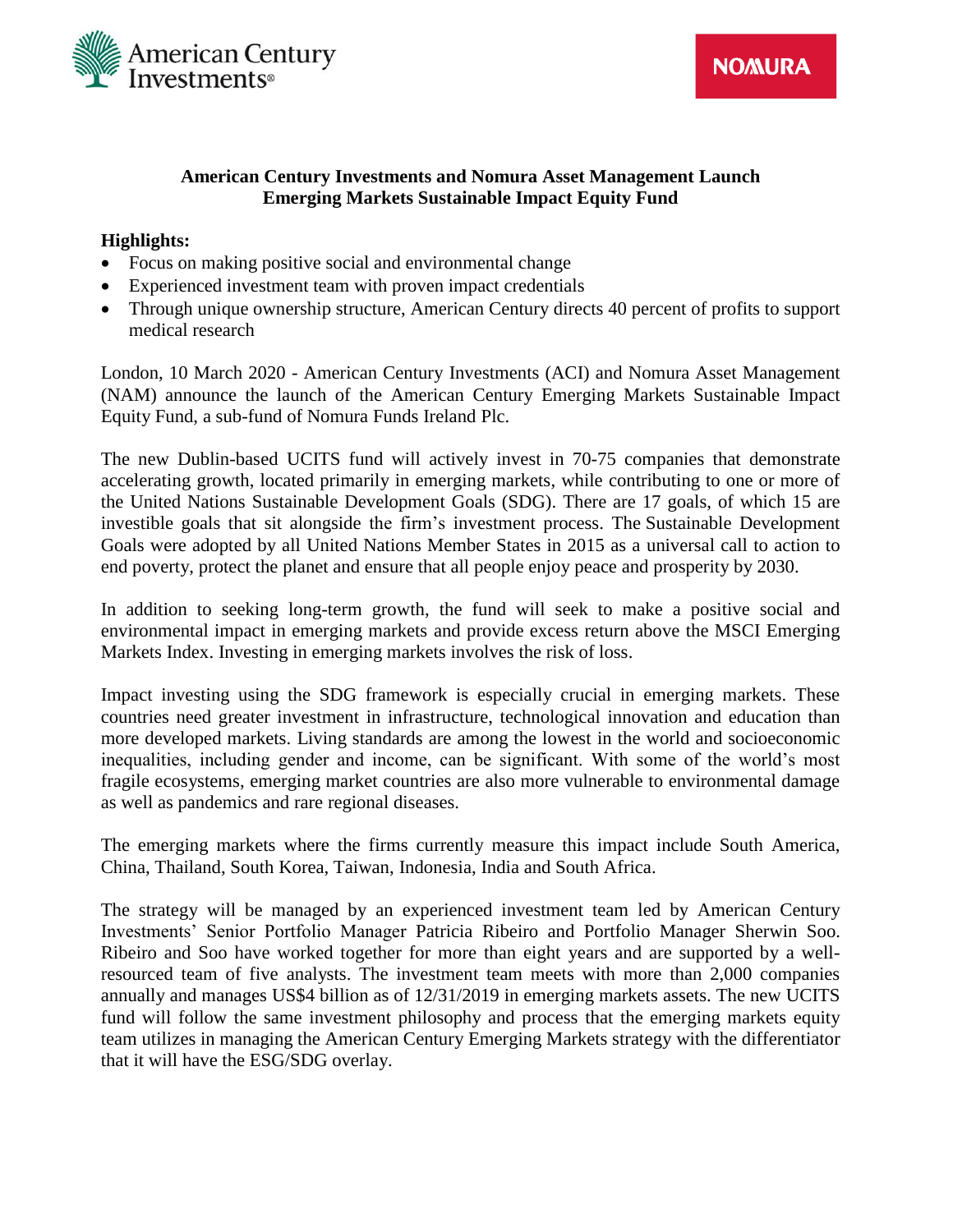

The American Century Emerging Markets Sustainable Impact UCITS will be added as a sub-fund to the Nomura Funds Ireland plc platform, which currently has US\$8.5 billion as of 12/31/2019 in assets under management.

**Patricia Ribeiro, Senior Portfolio manager, said**: "We believe an asset manager can offer both dedication to investment performance and an opportunity to make real change for good in emerging markets around the world."

**Peter Ball, Managing Director at NAM UK, commented**: "The Emerging Markets Sustainable Impact Equity Fund will be our second UCITs collaboration with our strategic partner ACI. Investors increasingly want their portfolios to provide financial security but to also address key global issues, both of which can be achieved through positive social and environmental impact without sacrificing investment returns."

**Jamie Downing, Global Head of Institutional Distribution at ACI, commented:** "Impact investing runs deep in our DNA. It all started when our late founder James Stowers, Jr. and his wife, Virginia, transferred their equity ownership stake in American Century to the endowment supporting the Stowers Institute for Medical Research, which has resulted in more than 40 percent of the global asset management firm's annual dividends being directed toward medical research. Since 2000, more than \$1.6 billion in dividends have been distributed to the Institute. We view our unique ownership model and the legacy of our founders as the ultimate example of investing with impact."

- Ends –

### **Further information please contact:**

| <b>Name</b>                                               | Company                             | <b>Telephone/Email</b>                                    |
|-----------------------------------------------------------|-------------------------------------|-----------------------------------------------------------|
| Justin Emily Wills                                        | <b>American Century Investments</b> | $00-(1)$ 816-340-4062<br>justin_wills@americancentury.com |
| Sophie Bright                                             | Nomura Asset Management U.K. Ltd.   | $+44$ (0)20 7521 1043                                     |
| Fiona Harris<br>Andreea Caraveteanu<br>Sarah Gibbons-Cook | Quill PR                            | $+44$ (0) 20 7466 5059                                    |

### **Notes to Editors A Strategic Business Partnership**

On May 19, 2016, Nomura Holdings acquired a non-controlling approx. 41 percent economic interest (voting rights of 10.1 percent) in American Century Investments (ACI), an independent investment management firm in the U.S.

ACI has a strong presence in the U.S. mutual fund market, which is about 22 times the size of Japan's, and has particular expertise actively managing U.S. and global equity funds. In addition,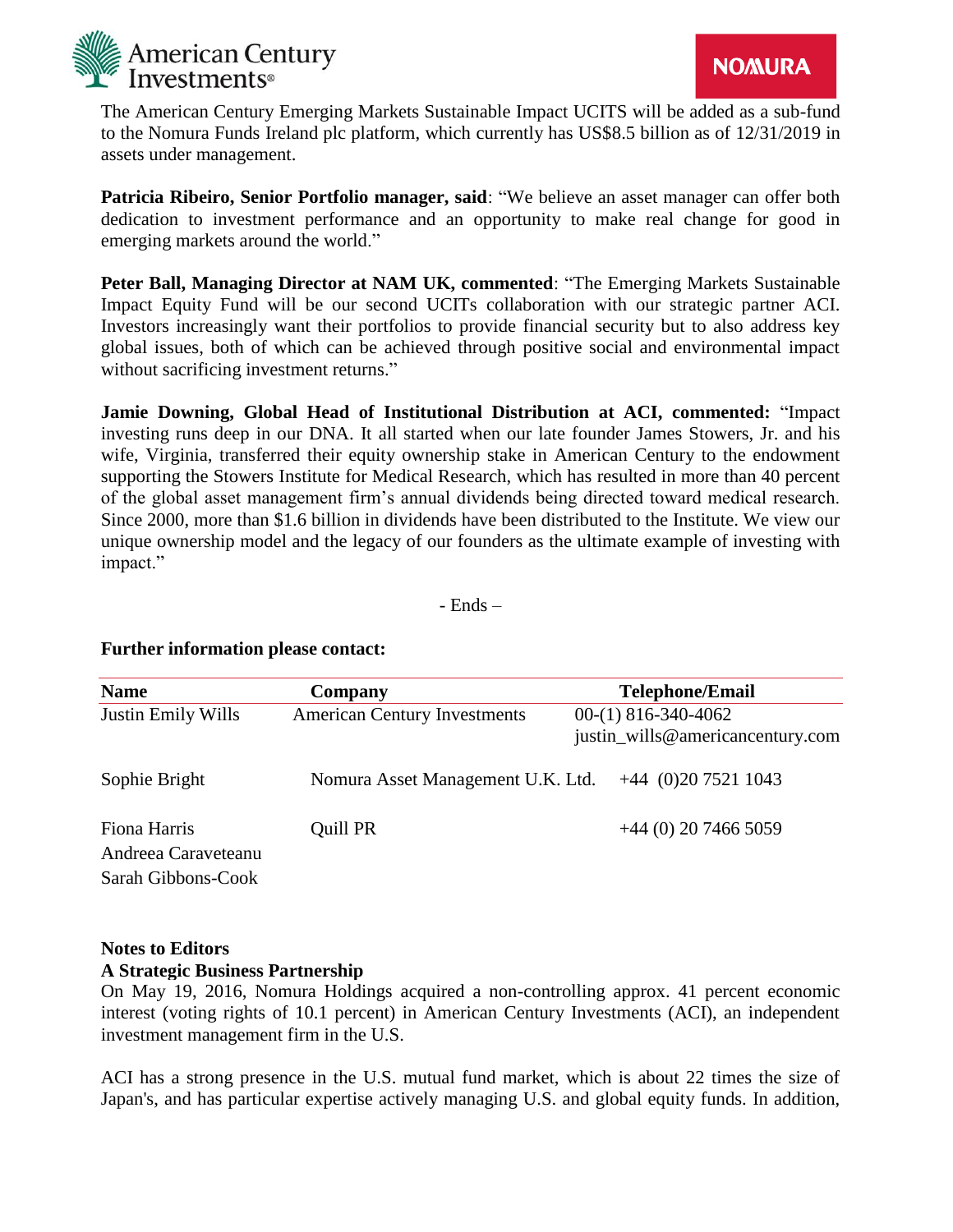

ACI has strong connections to key distribution channels including leading global advisors, banks, and insurance companies.

Given the minimal overlap between Nomura's and ACI's investment strategies, products and regional coverage, the strategic partnership enables both firms to serve a broader array of clients, bringing value to both organizations. Nomura Group's strength in Japan and Asia makes the firm an extremely attractive strategic business partner for American Century. Nomura Asset Management is accessing and leveraging ACI's expertise to offer a wider range of investment management solutions to individual and institutional clients in Japan and the rest of the world.

## **American Century Investments**

American Century Investments is a leading global asset manager focused on delivering investment results and building long-term client relationships while supporting research that can improve human health and save lives. Founded in 1958, American Century Investments' 1,400 employees serve financial professionals, institutions, corporations and individual investors from offices in New York; London; Hong Kong; Frankfurt, Germany; Sydney; Mountain View, Calif.; and Kansas City, Mo. Jonathan S. Thomas is president and chief executive officer, and Victor Zhang serves as chief investment officer. Delivering investment results to clients enables American Century Investments to distribute over 40 percent of its dividends to the Stowers Institute for Medical Research, a 500-person, non-profit basic biomedical research organization. The Institute owns more than 40 percent of American Century Investments and has received dividend payments of \$1.6 billion since 2000. American Century Investments is a signatory to the United Nations Principles of Responsible Investing, the world's leading proponent of responsible investment. For more information about American Century Investments, visit www.americancentury.com.

### **Nomura Asset Management**

Nomura Asset Management is a leading global investment manager. Headquartered in Tokyo, Nomura has additional investment offices throughout the world including London, Singapore, Malaysia, Hong Kong, Shanghai, Taipei, Frankfurt and New York. With a global workforce of over 1,300 employees it has been operating in Europe for the past 30 years. Today Nomura Asset Management provides its clients with a wide range of innovative investment strategies including global, regional and single country equities, high yield bonds, alternative investments and global fixed income strategies.

The sub-fund is registered for sale in: Austria, Luxembourg, Belgium, Netherlands, Denmark, Norway, Finland, Singapore, France, Spain, Germany, Sweden, Iceland, Ireland, United Kingdom and Italy.

International investing involves special risks, such as political instability and currency fluctuations.

This communication has been prepared for information purposes only and does not constitute an offer to buy or sell any security and does not constitute an investment recommendation or investment, accounting, tax or legal advice.

The fund is a sub-fund of Nomura Funds Ireland plc, which is authorised by the Central Bank of Ireland as an open-ended umbrella investment company with variable capital and segregated